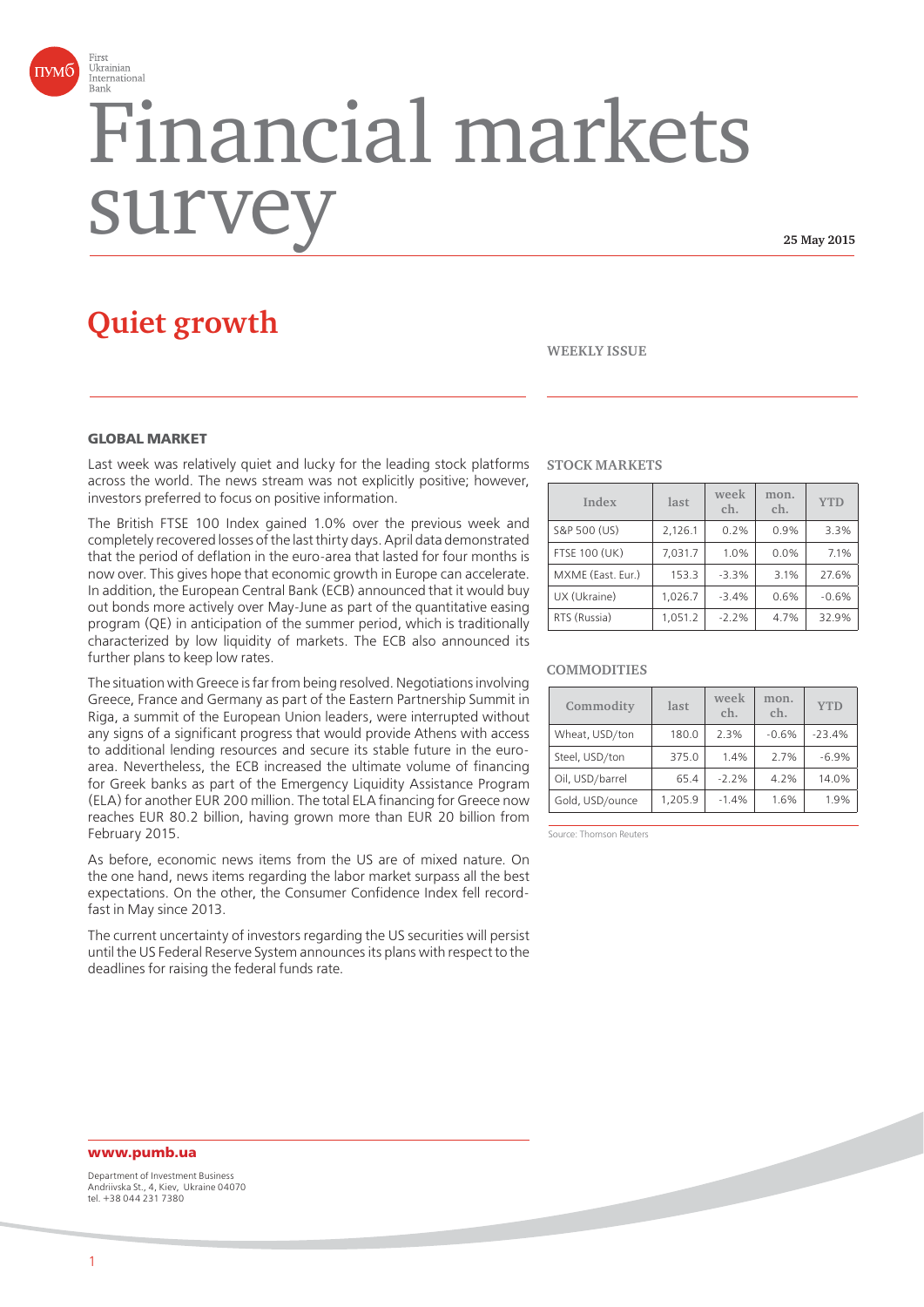

#### **Industrial output**

In April 2015, the situation in the Ukrainian industry did not change much. According to information of the State Statistics Service, industrial output declined 21.7% in April 2015 compared to April 2014. Over January-April 2015, industrial output dropped 21.5% year-on-year.

Mining industry is suffering the most serious decline of output. However, compared to March 2015, mining industry registered growth. Output in processing industry did not change compared to March 2015.

The most serious monthly growth was registered in production of black and brown coal, coke production and oil refining, steel industry, and machine-building industry.

#### **BOND MARKET**

Last week, the Ministry of Finance did not hold any tenders to place internal government bonds. There is no schedule of tenders for the current month. Perhaps, the Ministry of Finance gave up the idea of raising financial resources at the domestic market owing to the high cost of resources. At the current stage, the Budget deficit will be financed with the help of the IMF loan. The last placement of internal government bonds took place on 2 April 2015.

#### **NBU OPERATIONS**

Last week, the National Bank did not provide long-term refinancing resources to commercial banks. In the course of the previous week, the total sum of overnight loans which the NBU disbursed to banks reached UAH 355.5 million against UAH 272.0 million granted a week earlier.

Last week, the National Bank of Ukraine managed to raise UAH 45.8 billion against UAH 45.1 billion raised a week earlier by way of placing certificates of deposit. At that, the NBU placed overnight certificates of deposit for the total of UAH 31.0 billion over the previous week.

During the previous week, the overall level of the banking system liquidity did not sustain any significant changes.

#### **STOCK MARKET**

The Ukrainian stock market continues to stay in a depressive mood. Last week, the Ukrainian Exchange (UX) Index lost 3.4%, closing at 1,026.67 points on Friday, 22 May, and went down in the red zone compared to the beginning of the year.

Evidently, investors are disappointed with a weak progress of the Ukrainian Government as regards implementing reforms. This is why, recently, there has been growing criticism of Ukraine on the part of western partners. In addition, there is a growing flow of attempts in the Verkhovna Rada to adopt a number of populist laws that would prevent the economy from overcoming the crisis.

#### **FOREIGN EXCHANGE MARKET**

During the previous week, trading on the interbank foreign exchange market ranged within the limits of UAH 22.20-22.50/USD on Monday,

#### **LATEST MACROECONOMIC DATA**

| Indicator                                       | Value  |
|-------------------------------------------------|--------|
| Industrial output change in April 2015, % year- | $-217$ |
| on-year                                         |        |

Source: he State Statistics Service

#### **BANKING SYSTEM LIQUIDITY**







Source: Thomson Reuters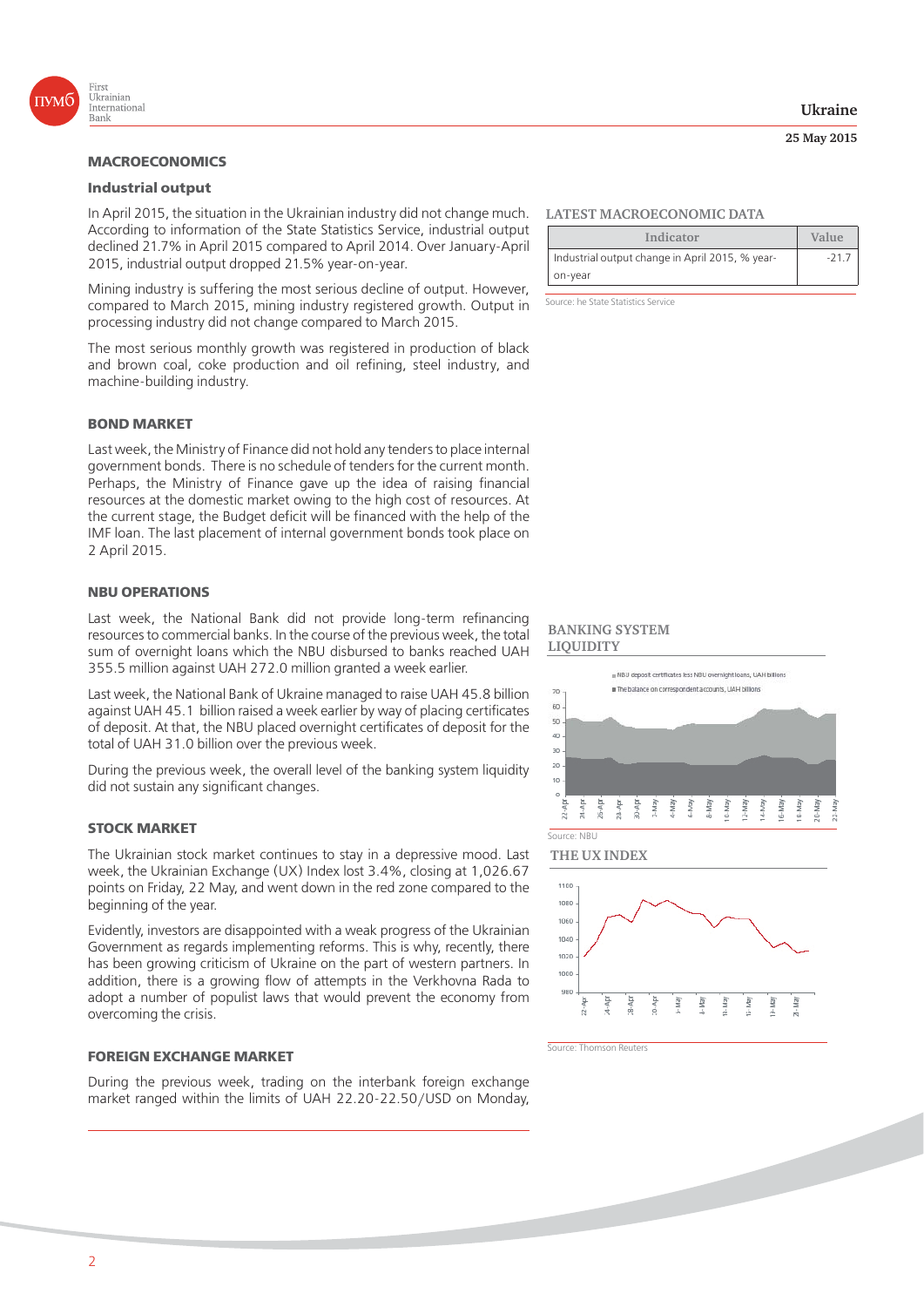

**25 May 2015**

18 May, UAH 21.10-21.40/USD on Tuesday, UAH 20.50-21.00/USD on Wednesday, UAH 20.50-20.80/USD on Thursday, and UAH 20.70- 21.00/USD on Friday. The maximum foreign exchange sales volumes were registered on Tuesday, 19 May: above USD 0.295 billion (all currencies), including sales of the American currency alone for the total of more than USD 0.206 billion.

#### **INTERBANK LENDING MARKET**

Last week, the cost of resources on the interbank lending market did not change. The cost of overnight loans and weekly resources was 17-21% per annum. The cost of monthly resources stood at 18-20% per annum.

The balance on correspondent accounts went down. As of Friday morning, 22 May, the balance on correspondent accounts totaled UAH 24.3 billion.





Source: NBU, kurs.com.ua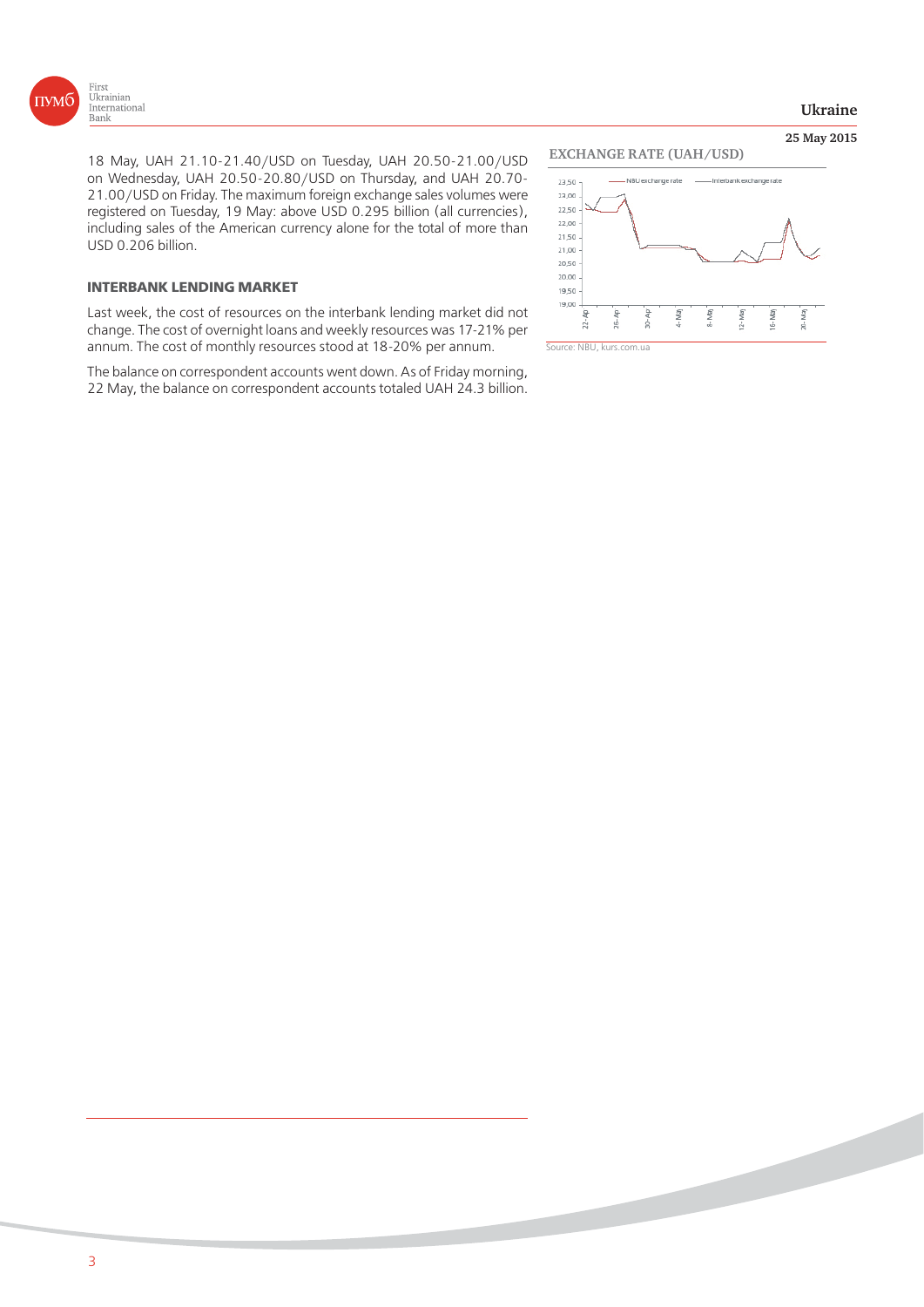

### **Ukraine**

**25 May 2015**

# **UKRAINE'S MACROECONOMIC INDICATORS**

| Indicator                                                               | 2014    | 2015                      |
|-------------------------------------------------------------------------|---------|---------------------------|
| GDP, %                                                                  | $-6.8$  |                           |
| Industrial output, %                                                    | $-10.7$ | $-21.7$<br>(April)        |
| Consumer price growth,<br>% year-on-year                                | 24.9    | 60.9<br>(April)           |
| Producer price growth, %<br>year-on-year                                | 31.8    | 48.6<br>(April)           |
| Balance of trade, USD<br><b>billions</b>                                | $-5.4$  | $-1.0$<br>(January-March) |
| Official exchange rate,<br>annual average, UAH/<br><b>USD</b>           | 11.89   |                           |
| Weighted average interbank<br>exchange rate, annual average,<br>UAH/USD | 11.97   | 21.43<br>(January-March)  |
| Weighted average interbank<br>exchange rate, by year end,<br>UAH/USD    | 15.79   | 21.13<br>(end of April)   |
| Banking system assets, % of gr<br>owth                                  | 3.0     | 2.4<br>(January-April)    |

Source: the State Statistics Service, NBU